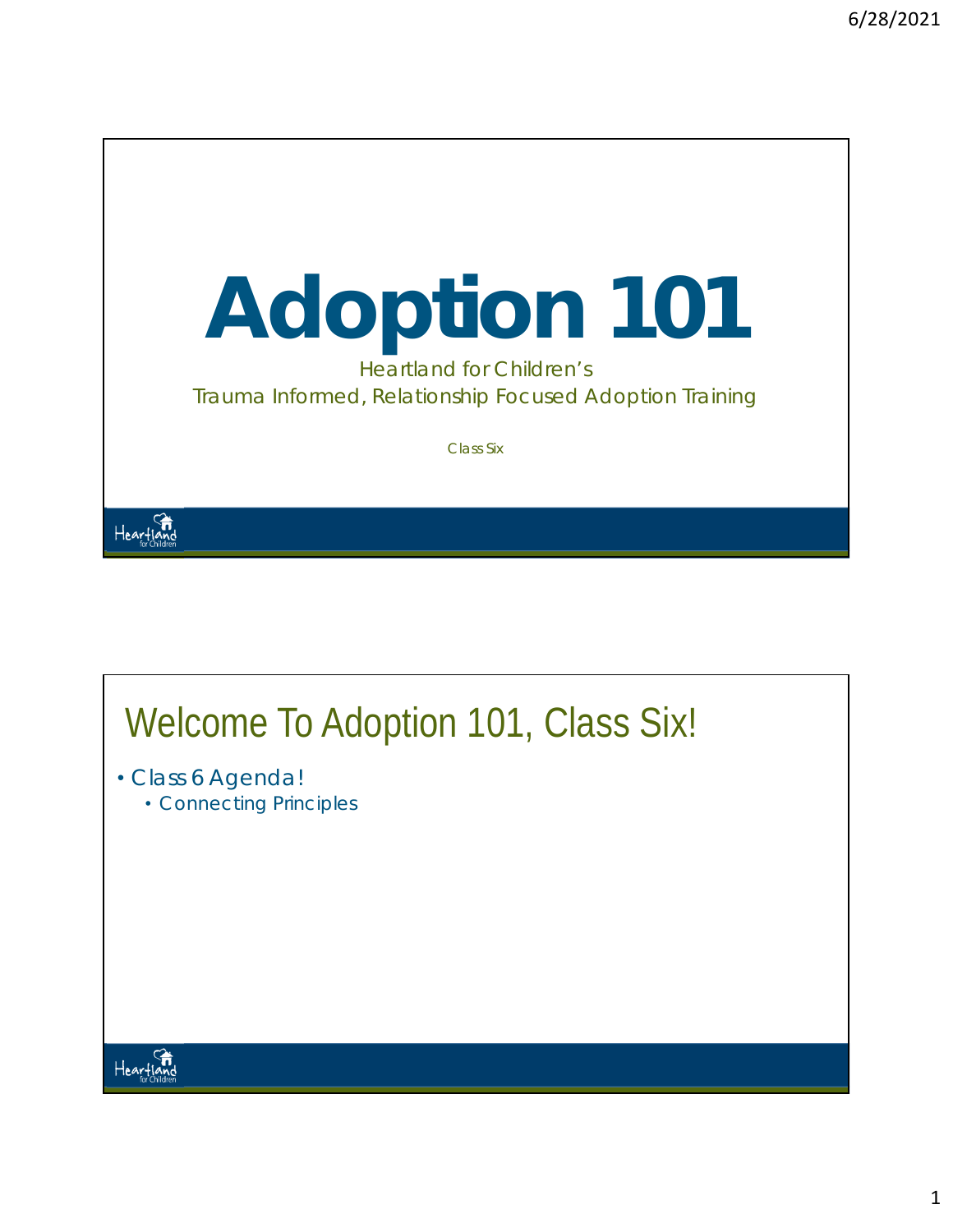

#### Connecting Principles of TBRI© • These principles address the relational needs of children from hard places who often have experienced trauma through relationships. • Often, a child's needs are misinterpreted due to their inability to verbalize their needs. Tune into your child! See beyond the behavior. • What is my child trying to tell me? • What does my child really need? Heartla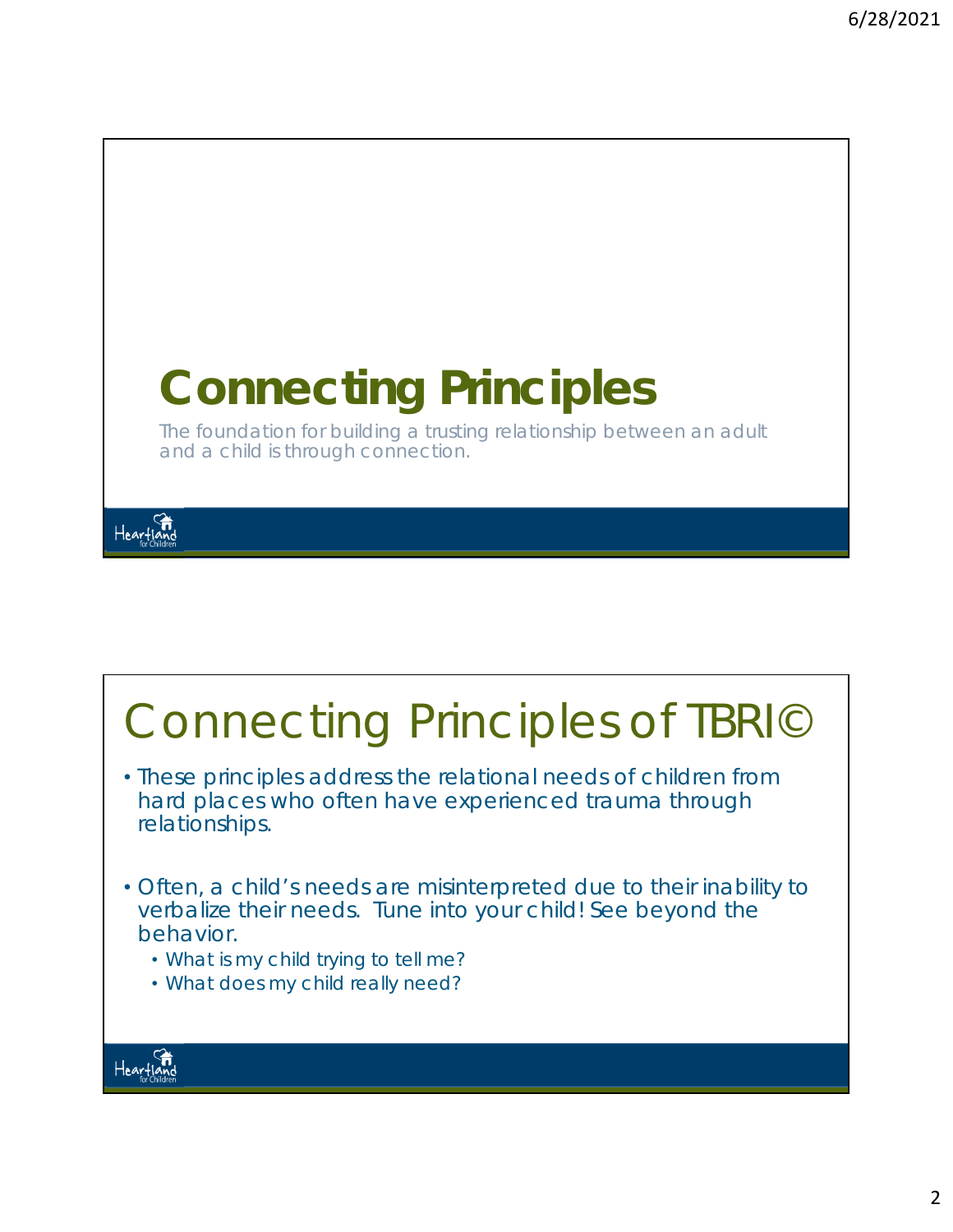## Awareness is the Key! • Observational awareness and self-awareness are critical in your ability to recognize the needs of your child, and your own needs. • It can be difficult to be attuned and aware of your child's needs if your needs are unmet. It also can lead to misinterpretation and/or over-reaction, causing more stress for both the parent and the child. Heartland

#### A Key Component of Connection is through PLAY! • Playful engagement disarms fear, promotes attachment, and builds social competence. Did you know 80% of behaviors can be corrected through play? • What exactly do we mean by connection & play? • Think to yourself, how comfortable am I with play? • Do I direct play, or allow the child to take the lead? • Do I try and problem solve? • Am I distracted and not fully engaged during play? Heartia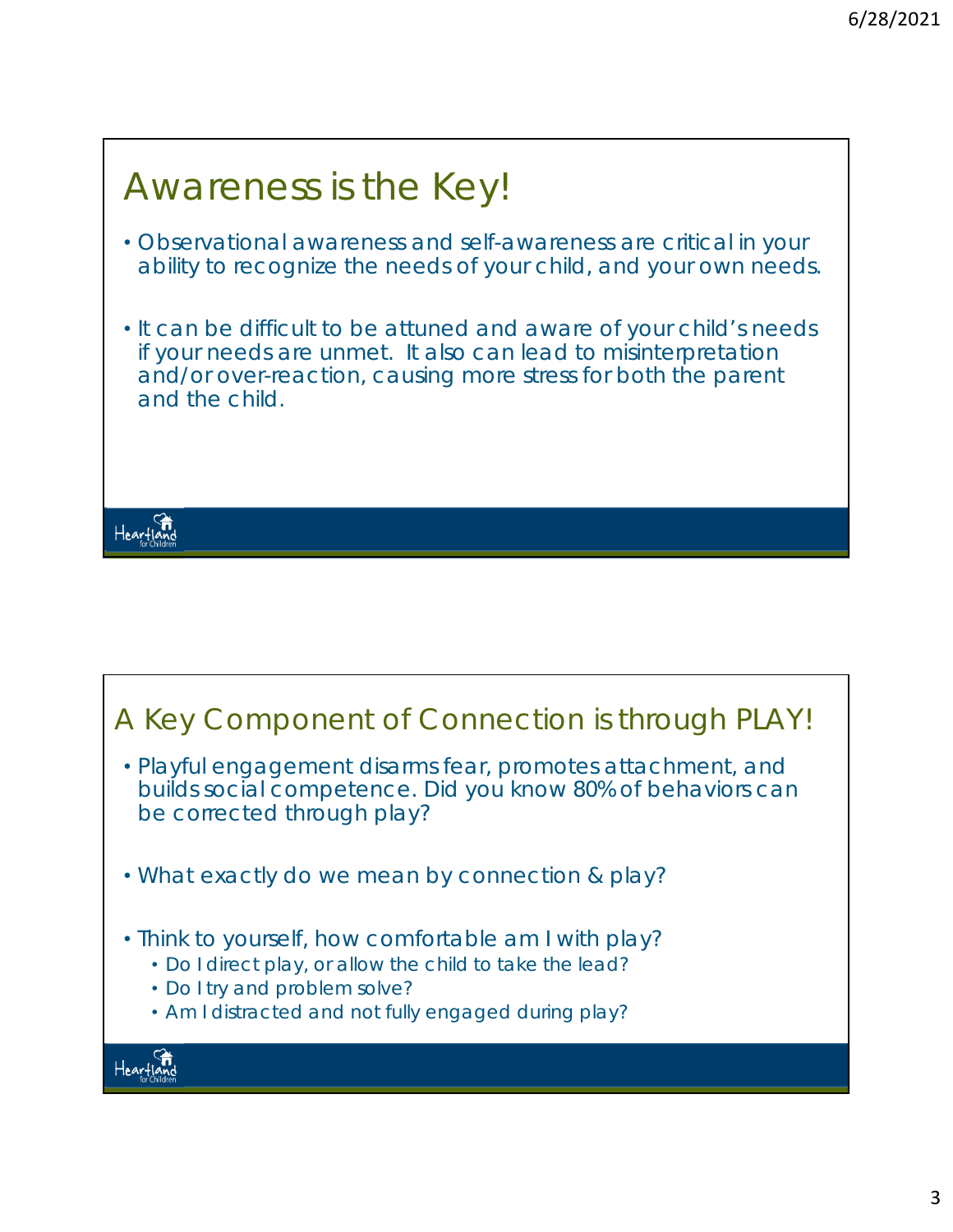## Key Components of Engagement

- What do we mean by *engagement*?
	- Eye contact
	- Healthy Touch
	- Tone of Voice
	- Observant

Heartland

• Behavioral Matching

### It's the little things…

- We must understand that STAYING (connection) is more important than stopping a behavior. The priority is the<br>relationship first; then everything else.
- If your first objective is to be right or punitive; you are not regulated and looked at their behavior through the child's lens.
- Building trust is necessary for change! If a child has been hurt in a relationship, the child can only be healed in a<br>relationship.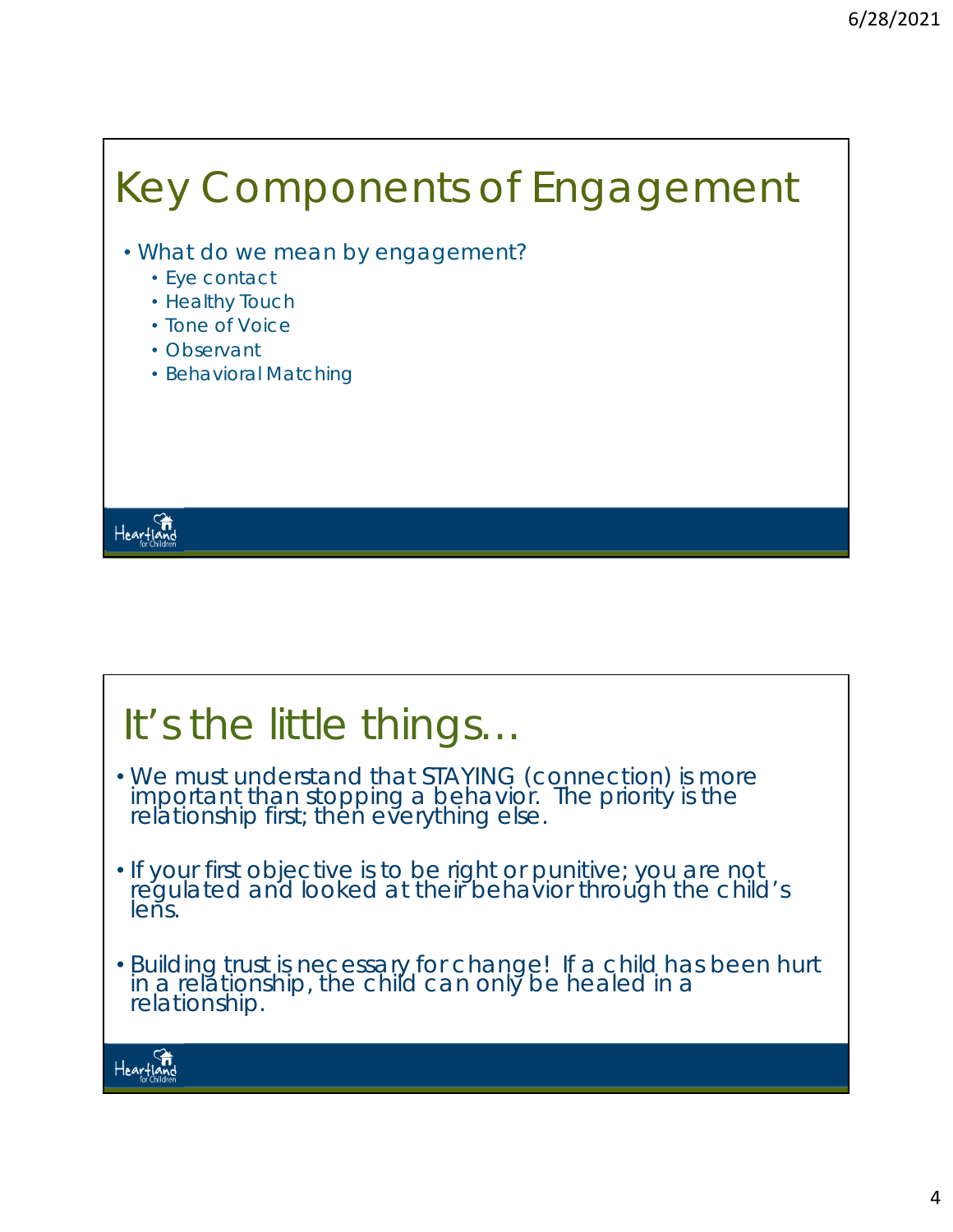

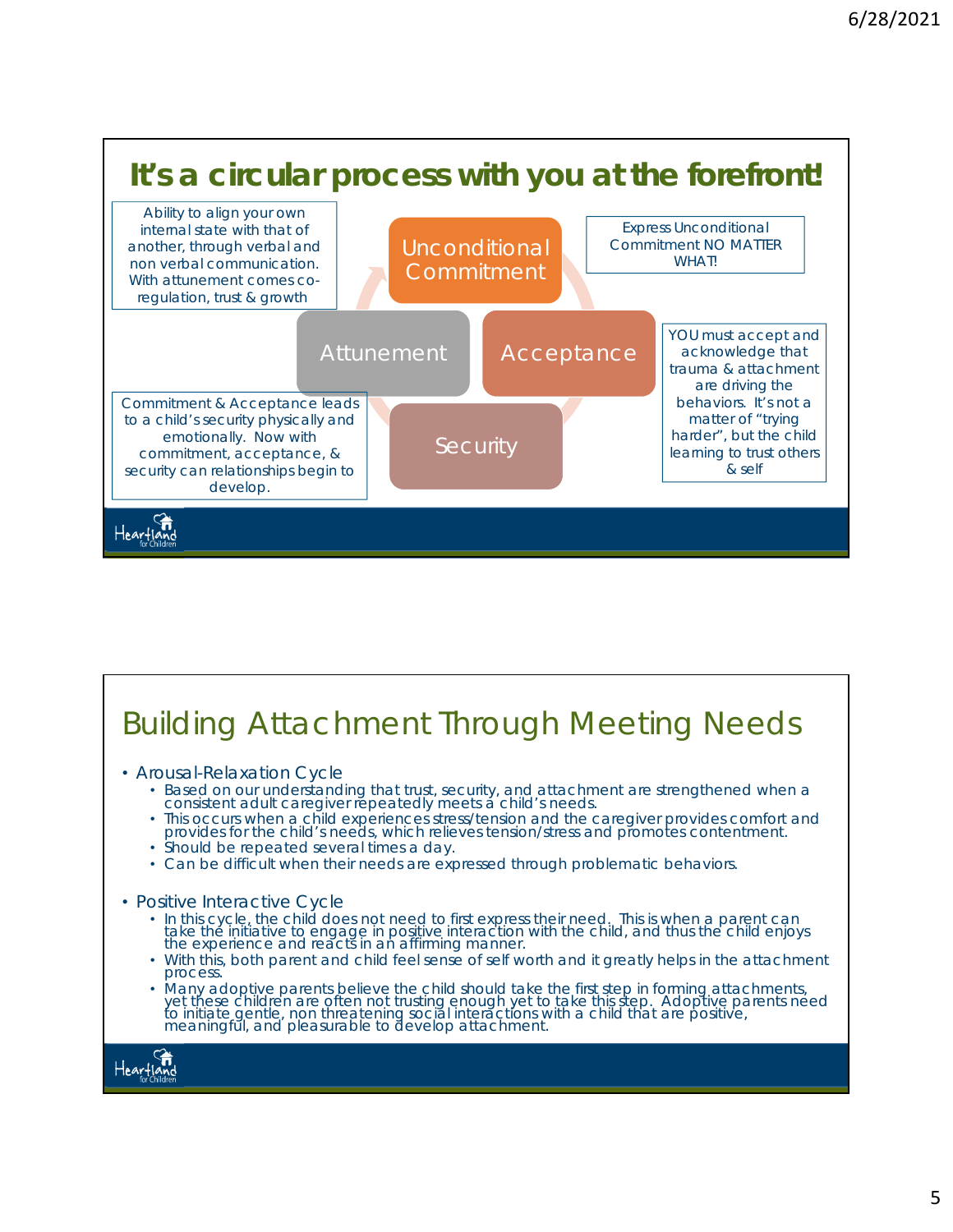# Connection Tips & Tools

- Remember that opportunities for bonding and attachment and attachment enhancing activities should not be a "reward". This should become a ritual despite a challenging day. In fact, children often need connection time more intensely when they are having challenging days!
- Fill their YES bank!
- Be mindful of overstimulation and ensuring their physiological needs are met. While play is fun, you also want to ensure not to "overdo" it. • Encourage self-regulation by co-regulating with them!

Heartiai

## And Most Important….

- You can not give away that which is not yours to give…..
	- If you cannot learn how to be regulated yourself how can you expect the child to do so. You are the child's model and they learn through your example.
	- Remember to take time for yourself to relax and become regulated. If you are stressed, the child can sense this!
- We are not perfect. When reacting in a way you know you shouldn't have, you can repair what was done by simply stating: "I am sorry, this is not the parent that I want to be. Can we start over?"
- Provide Unconditional Commitment & Love. Meaning that there is *nothing* that a child can do to make you give up on him/her.
- This is definitely a different way of parenting and while it may be challenging initially it has been shown to be very successful. Many people become enlightened at their new sense of calm and the new perspective on the world.